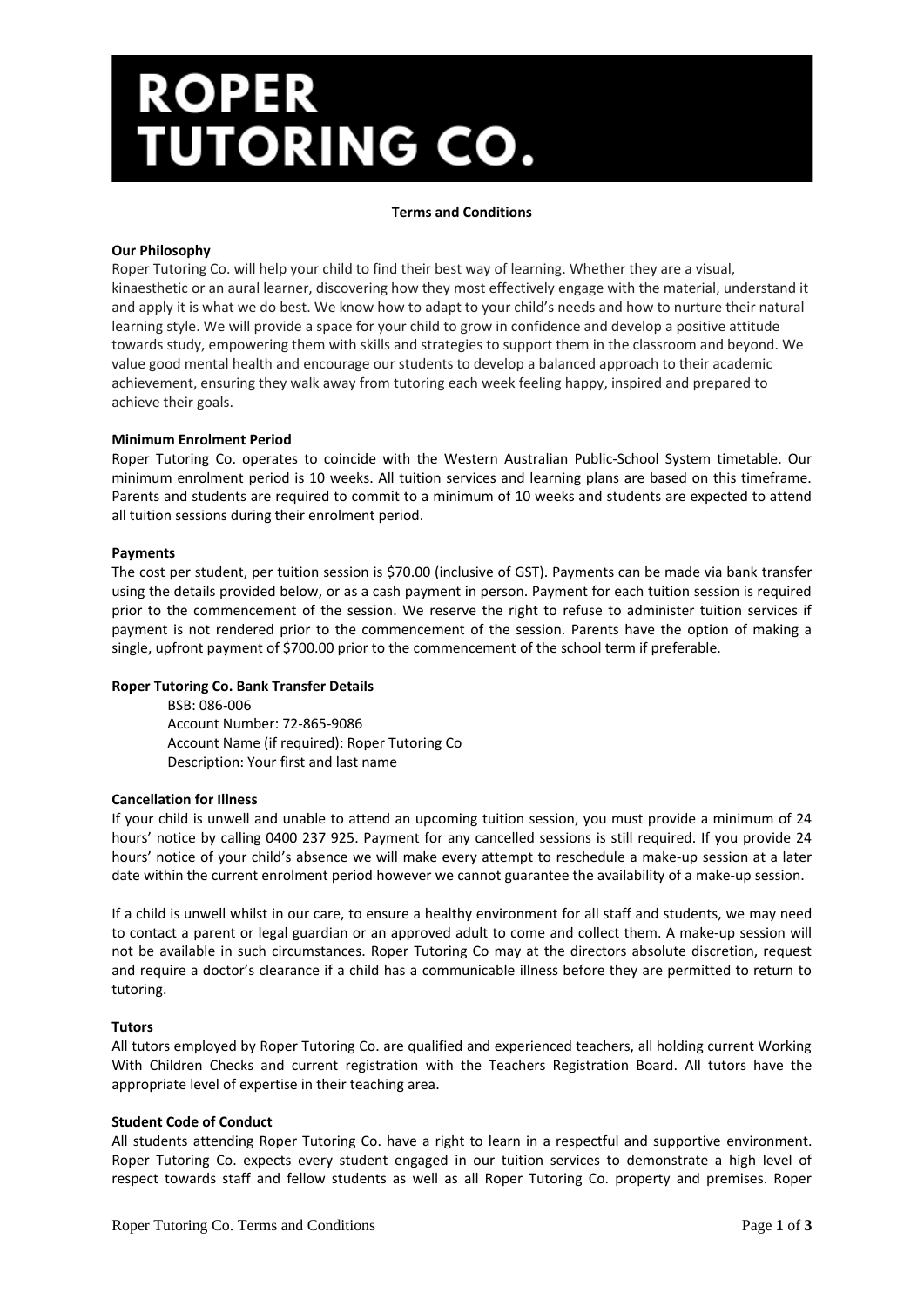## ROPER<br>TUTORING CO.

Tutoring Co. expects students to actively engage with and participate in all tuition sessions, follow all instructions and act in a kind and considerate manner at all times. In the event that a student does not adhere to the Student Code of Conduct, or compromises the safety of any staff member or fellow student, Roper Tutoring Co. reserves the right to immediately terminate their tuition services and request their immediate removal from the premises into the care of a caregiver or an approved adult. If a tutoring session is terminated for student misconduct, payment for any session which has commenced or which is about to commence will be expected regardless of whether the student has completed the session.

## **Safety and Security**

Roper Tutoring has put in place the following measures to ensure the safety and well-being of all its students.

Students are required to leave Roper Tutoring Co.'s premises with their Caregiver or an Approved Adult (per your child's enrolment form) as soon as their session has ended. Students will only be given permission to leave without an Approved Adult if the option was selected and properly completed on their enrolment form. Roper Tutoring Co. is only responsible for your child for the duration of their allocated tutoring session. We are unable to supervise students outside their allocated tutoring time, and take no responsibility for children leaving or arriving unaccompanied.

Whilst we have a general policy of not administering any medication to children whilst they are on our premises, we recognise that certain children, in certain circumstances, might require the administration of a specific medication or treatment in a life-threatening situation. This includes children with life threatening allergies. In such situations a staff member will administer the necessary medication or treatment only as directed in your child's enrolment form.

All staff members are authorised to ring for an ambulance if in their absolute discretion they view that an ambulance is required. If an ambulance is requested, your child will be attended to first and then their caregiver/legal guardian will be notified of the circumstances. All medical costs associated with seeking medical treatment for your child will be borne by the child's caregiver/legal guardian.

We expect that students arrive promptly for the beginning of their tuition session. If a student is late to their session the student will still finish their session at the end of the allocated time. Sessions cannot be extended to account for late arrivals as this will disrupt other students and/or tutoring sessions. Caregivers are welcome to stay on premises at all times, however, Caregivers are required to remain in the reception area and are fully responsible for properly supervising any children who are not attending a tutoring session.

Every tutoring suite at Roper Tutoring Co, as well as the reception area is under constant video surveillance. Roper Tutoring Co. reserves the right to conduct constant video surveillance of our premises to ensure the safety of all students and staff.

## **Communication**

Roper Tutoring Co. has established a number of lines of communication for the convenience of parents and students including via phone and text message on 0400 237 925, via email at [info@ropertutoringco.com,](mailto:info@ropertutoringco.com) the Facebook Messenger App via our Facebook Business Page and Direct Message via our Instagram Business Page. We adhere to appropriate response times and will respond to all queries made via these communication channels as soon as possible. All communication between Roper Tutoring Co. staff, parents and students is to be of a professional and respectful nature. Roper Tutoring Co. reserves the right to terminate any line of communication if deemed inappropriate in the absolute discretion of our Directors. **If advising of a student's illness or in the case of an emergency, Roper Tutoring Co must be contacted by telephone 0400 237 925**.

Roper Tutoring is entirely dependent upon the information provided by you upon the enrolment of your child/children. You must inform us immediately of any changes to the details provided to us on enrolment. If in any doubt as to whether or not a change is relevant, please contact Roper Tutoring Co. so that we can discuss.